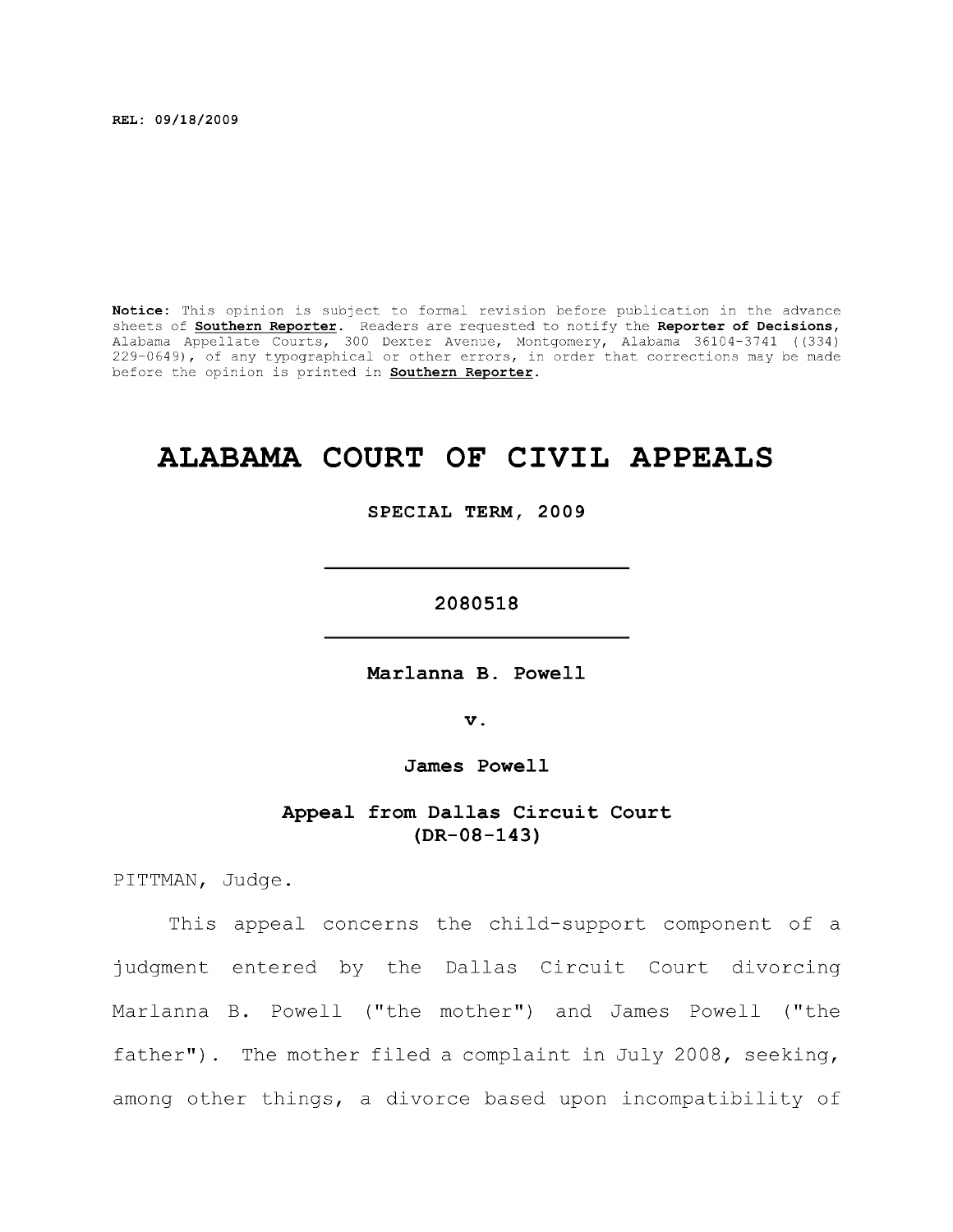now.

temperament, custody of the parties' now two-year-old child, and an award of child support in accordance with Rule 32, Ala. R. Jud. Admin., as then in effect.<sup>1</sup> The father was served, but he did not retain counsel; the parties then settled all issues between them except for the appropriate amount of child support. At an ore tenus hearing, the mother's attorney submitted a Form CS-42 (a "Child-Support-Guidelines" form) indicating that the father earned a gross amount of \$3,524 per month, a figure derived from an earning statement indicating that the father had earned a total of \$42,292.65 at his job during 2008. The father, however, disputed the proposition that the Form CS-42 submitted by the mother's attorney properly stated his current monthly income, as the following transcribed exchange indicates (emphasis added):

"THE COURT: ... [W] hat is it that you want me to know? "[The father]: Sir, he is saying I make  $$3,400$  a month. I don't make that. Here's the chart I had. It's based on the court system. These are the check stubs running concurrent to today from 9-6 until

<sup>&</sup>lt;sup>1</sup>The Alabama Supreme Court has recently amended portions of Rule 32, Ala. R. Jud. Admin.; those amendments are, however, effective January 1, 2009, and March 1, 2009, and are not applicable in this case.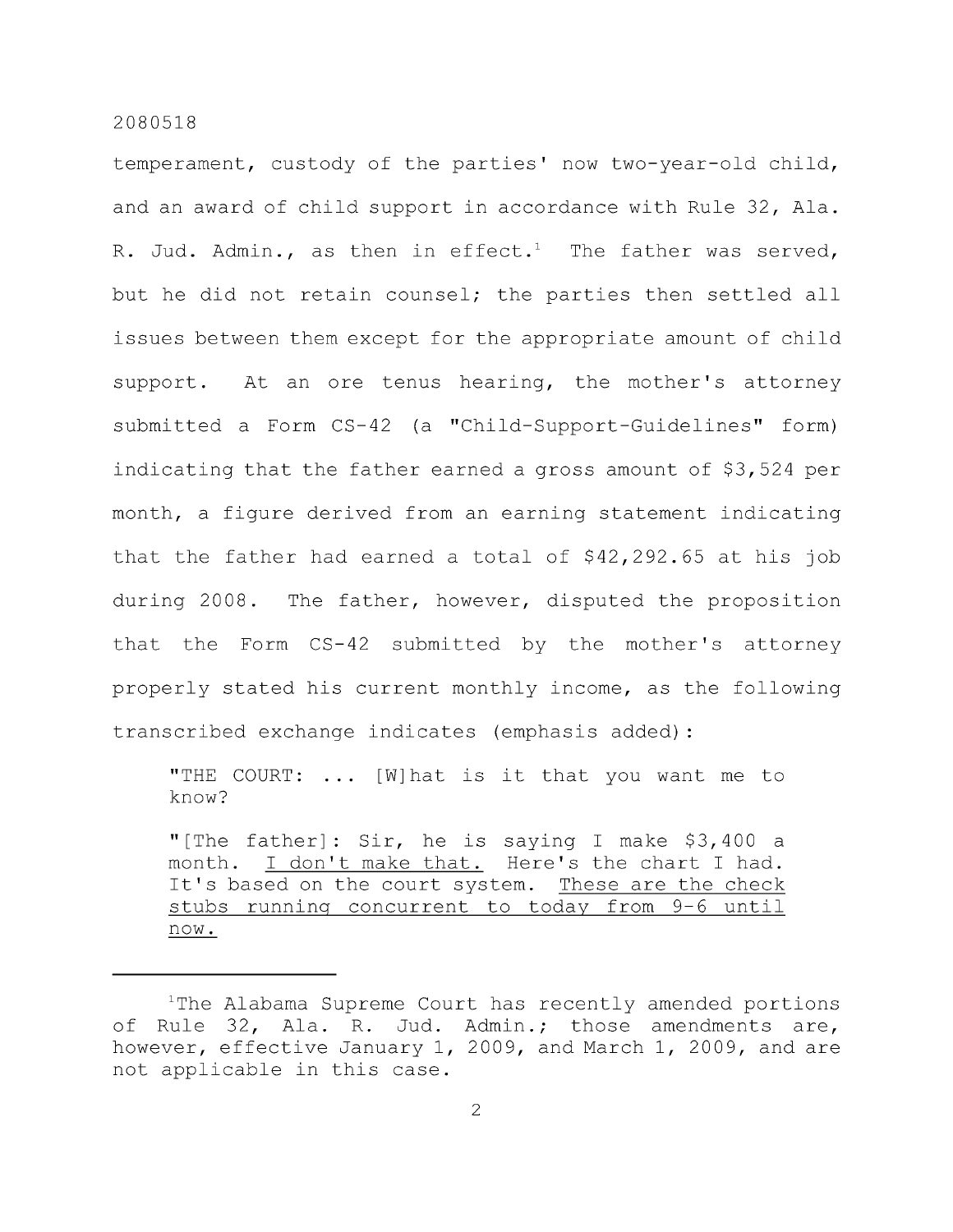"THE COURT: What?

"[The father] : Here are the check stubs showing that I don't make the substantial amount that he is saying I do. I don't make but [\$12,000.

"THE COURT: I mean this is your earning statement, isn't it?

"[The father]: Right. And it will be like that at the end of the year. I might go to work and be laid off by the economy being the way it is. ...

 $\mathbf{u}$ , ...

"THE COURT: Are y'all just going to let me look at this?

"[The mother's attorney]: Yes, sir.

"[The father]: Right.

"THE COURT: And I will give you a ruling on it."

Although the mother had requested a monthly child-support award of \$654, the trial court awarded only \$500 per month. The mother filed a postjudgment motion challenging that award as an impermissible deviation from the child-support guidelines, but that motion was denied. The mother now appeals, reiterating her contention made in the trial court as to the child-support award.

"Under the well-established ore tenus rule, the trial court's judgment is presumed correct; this court will not reverse the judgment absent a showing that the trial court's findings are plainly and

3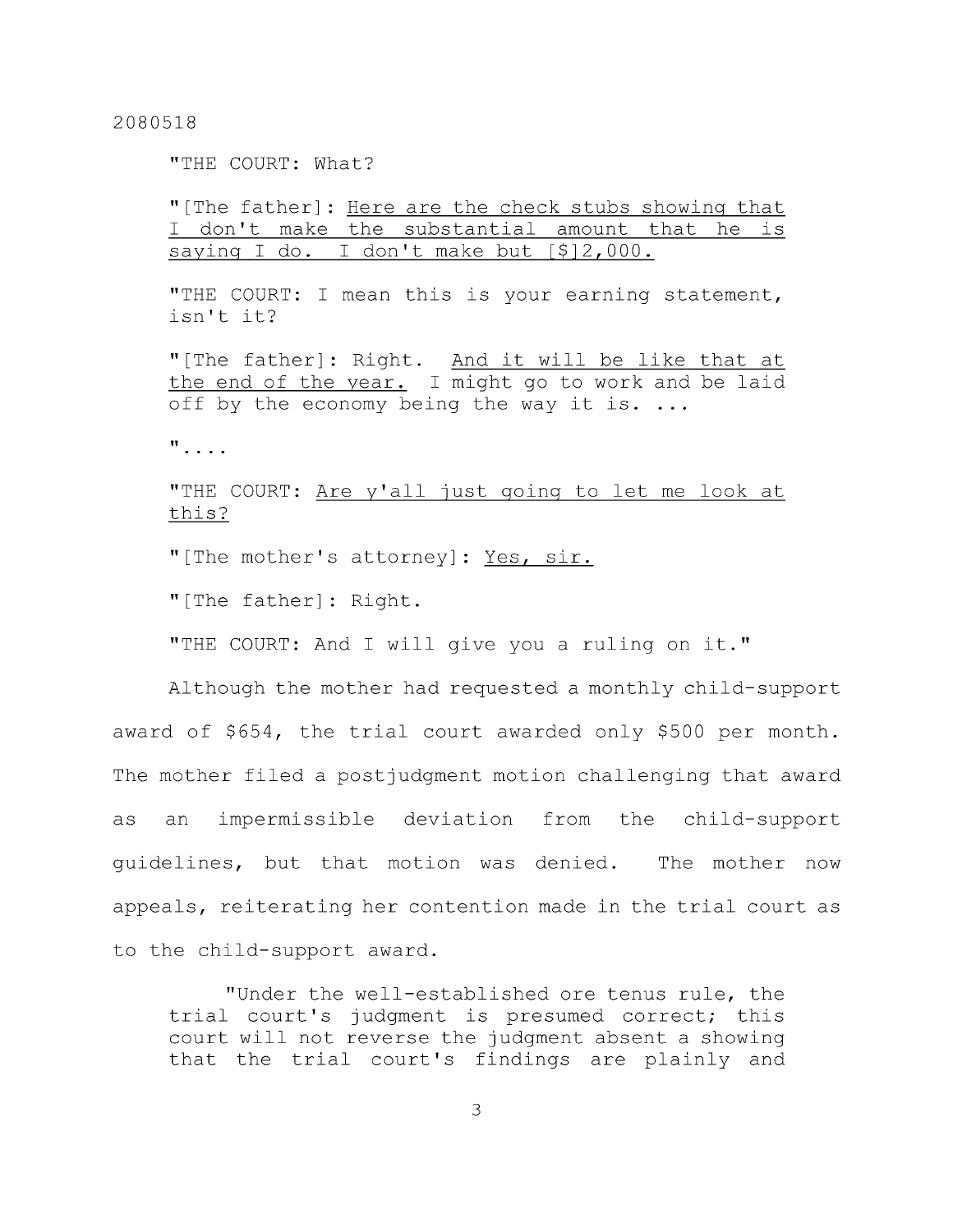palpably wrong or that the trial court abused its discretion. Moreover, matters relating to child support 'rest soundly within the trial court's discretion, and will not be disturbed on appeal absent a showing that the ruling is not supported by the evidence and thus is plainly and palpably wrong.'"

Scott V. Scott, 915 So. 2d 577, 579 (Ala. Civ. App. 2005) (citations omitted). Moreover, "Alabama law is well settled that an '"appellant has the burden of ensuring that the record contains sufficient evidence to warrant reversal,"'" and "when a trial court's judgment '"is based on evidence that is not before the appellate court, we conclusively presume that the court's judgment is supported by the evidence."'"  $Id.$  at 580 (citations omitted).

As we have noted, the mother's counsel submitted a Form CS-42 that was premised upon the inference that because the father had earned \$ 42,292.65 during 2008, his monthly gross income should be calculated as being \$3,524 per month. Based upon that inference, the mother posited in the form that the parties' joint monthly adjusted gross income should be determined to be \$5,119 and that the father's share of the recommended basic child-support obligation of \$665 plus permissible additional costs (such as day-care costs and

 $\overline{4}$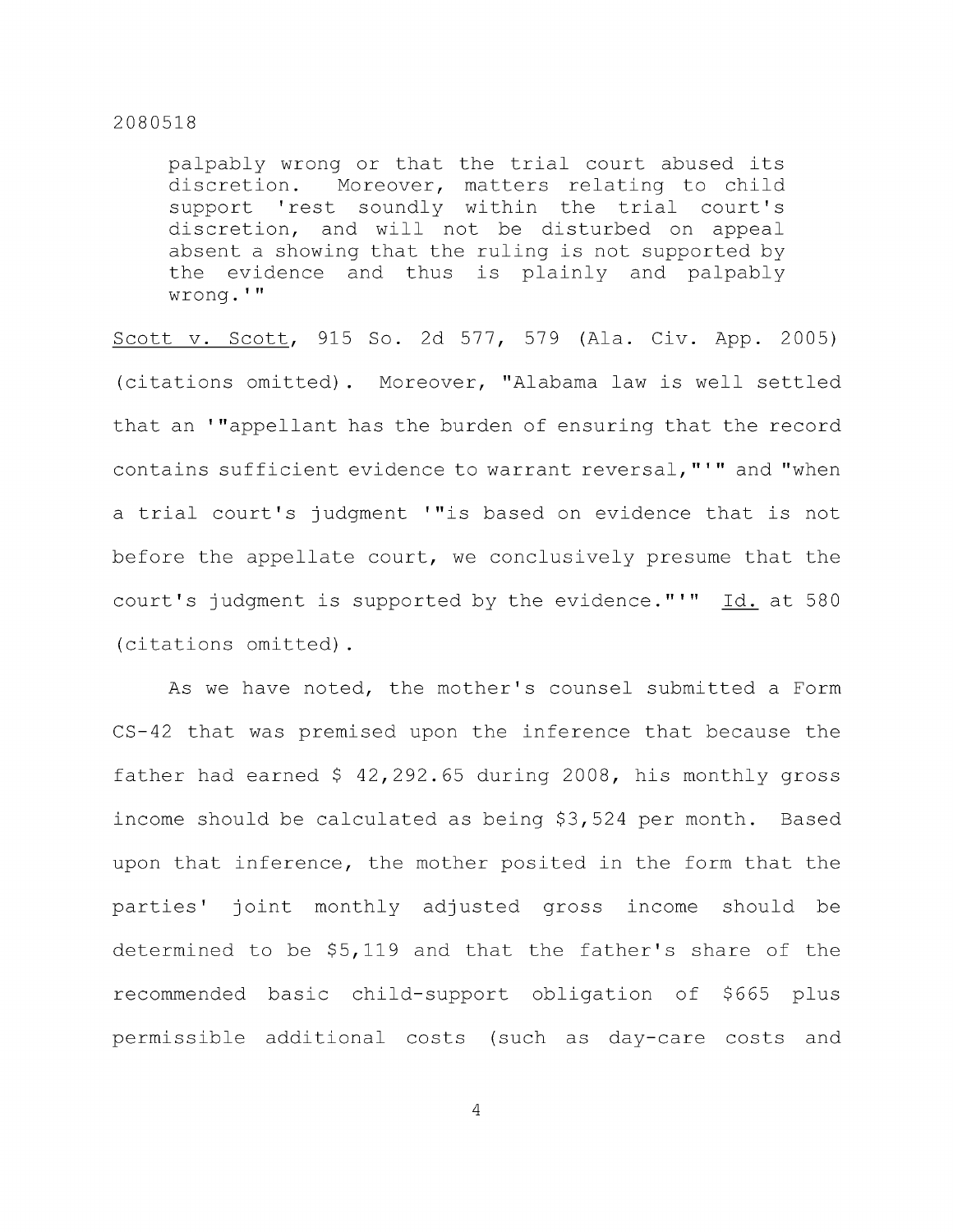health-insurance premiums) should be 64.5% of \$1,014, or \$654. However, the trial court was presented with countervailing testimonial evidence (and documentary evidence not appearing in the appellate record) tending to indicate that the father's actual monthly gross income as of the time of trial was only approximately \$2,000; if the trial court believed that testimony, as it properly could have under Scott, the father's monthly adjusted gross income would be reduced to \$1,780 (accounting for his preexisting child-support obligation of \$220), and the parties' total monthly adjusted gross income would fall to \$3,595, of which the father's share would be 49.5%.

Had the trial court properly derived the basic childsupport obligation for one child based upon a combined parental income of \$3,595 from the chart appended to Rule 32, Ala. R. Jud. Admin., that was in effect for proceedings initiated before January 1, 2009 (see note 1, supra), it would have determined that amount to be \$500 (an amount that precisely matches the trial court's support award -- see Rule  $32(c)$  (1)). However, in that event, the parties' total childsupport costs (i.e., the basic child-support obligation plus

5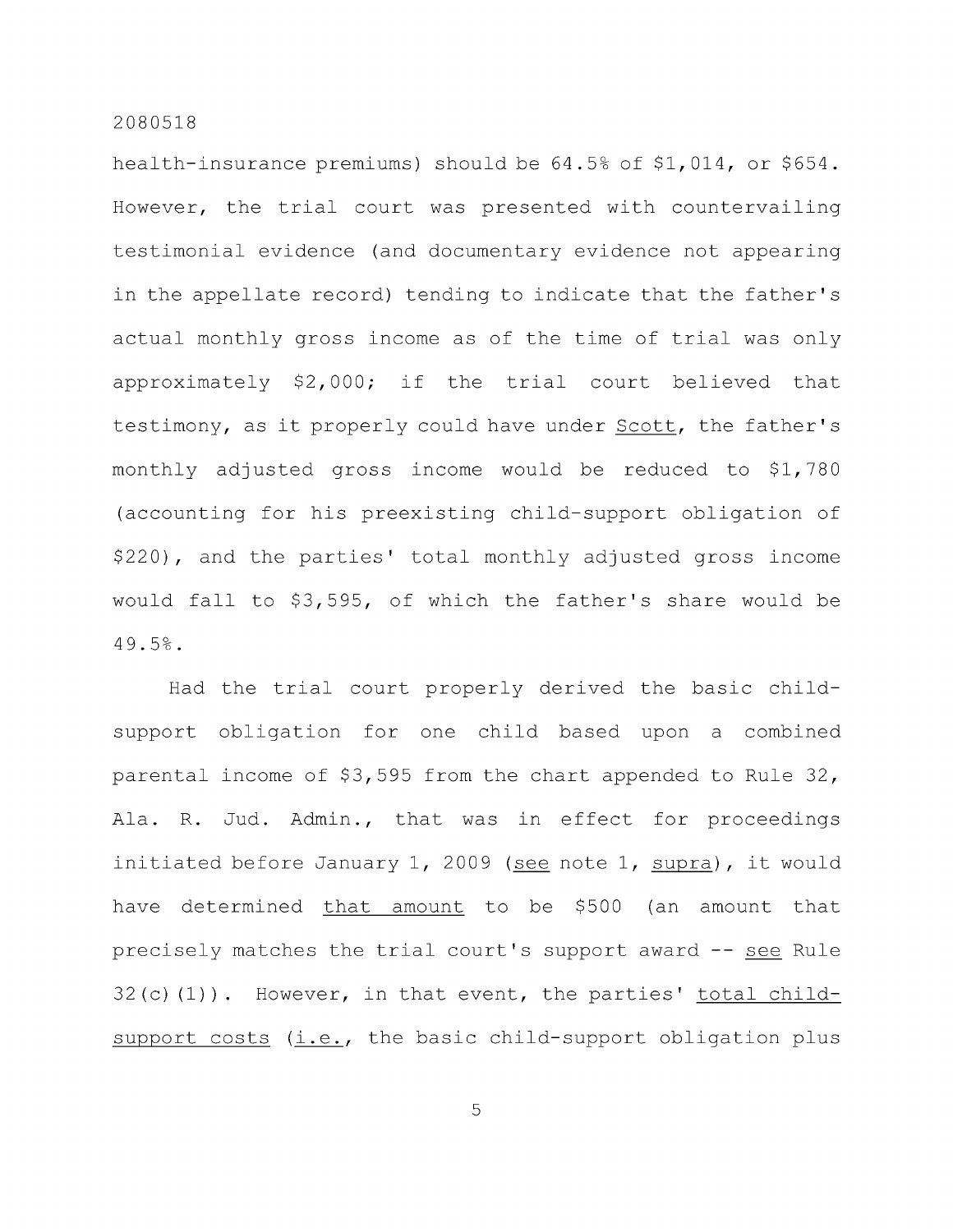work-related child-care costs and health-insurance costs) should then have been calculated under the guidelines as having decreased from \$1,014, as suggested by the mother in her Form CS-42, to \$849, of which lower amount the father would have been responsible for only 49.5%, or \$420.26. That necessary calculation was clearly not made, and the \$500 award by the trial court in this case can be explained only as being either (a) an incomplete application of the Rule 32 childsupport guidelines by the trial court using the father's contended income figure or (b) an impermissible deviation from the child-support guidelines without compliance with Rule 32(A) (ii), which requires written findings to be stated in the event a deviation is ordered.

We thus conclude that the mother's contention that the child-support award is not in compliance with Rule 32, Ala. R. Jud. Admin., is well taken. We reverse the trial court's judgment and remand the cause for that court to comply with Rule 32 by either (a) properly calculating the amount of child support due from the father under the Rule 32 child-support guidelines based upon the evidence and permissible inferences that could be made therefrom, or (b) making an express

6